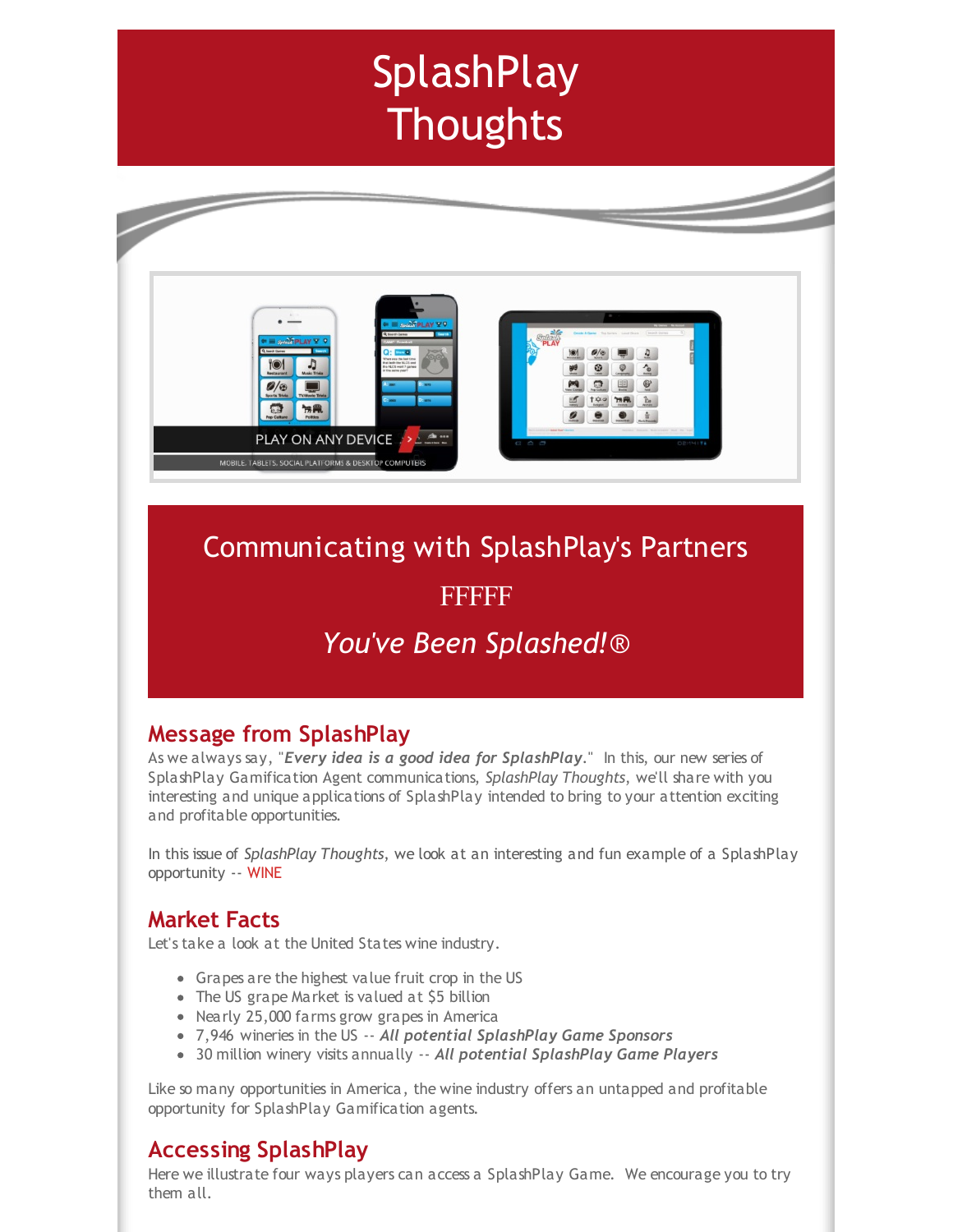#### **Personal SplashPlay Game Link**

The following URL illustrates the Game Sponsor's personal game link provided by SplashPlay. This link can be attached to emails, shared throughout Social Media, embedded in website buttons and graphics and even pointed to by any URL the Game Sponsor desires to use.

#### **[http://www.splashtrivia.com/a250](http://r20.rs6.net/tn.jsp?f=001gLeyAnvko-eWias6j7_QlF0uL5nOUurBuKRjUpyUjOXFN9DvpTHcyVfvCcifwNFGNLHiyzqoJvkKqxymb3nzNvbpxO4jpj4OnlM-ToScSWuiuwkvaECCiWRzLlxmpfU1SpQN-Ig0Q3UW7VVSp0sd7gV7tWgB2h75wmt-BK4DxLLD3A0o7XuFbA==&c=&ch=)**

#### **Game Button**

Here we see an example of the Game Sponsor's game link embedded in a button that can be incorporated in websites and applications.

**Play Wine Trivia** 

#### **SplashPlay Affinity Domain**

A unique SplashPlay service is our Affinity Domain program. Based on availability, Game Sponsors can secure a unique SplashPlay Affinity domain for their game as illustrated below:

#### **[http://wine.splashplay.com](http://r20.rs6.net/tn.jsp?f=001gLeyAnvko-eWias6j7_QlF0uL5nOUurBuKRjUpyUjOXFN9DvpTHcyVfvCcifwNFG2s4QuF3sPuAKzOnOgVBheEHJdO2HBJlClce-rvUuZj2rzvdGTPg_NW52xVSgHL1aZ0dKJ62Z53LLtG5LI1mQL8a_5sbY3t5ut2w3IB-Mqt0=&c=&ch=)**

#### **SplashPlay TouchPoint**

Unique to SplashPlay is our personalized SplashPlay QR Code real-world TouchPoint. SplashPlay provides each Game Sponsor its own personalized camera-ready TouchPoint artwork that can be incorporated throughout its print media -- including the back of business cards, product packaging, brochures, invoices, event tickets, collectables and drink ware. The bottom line is simple, if it can be printed, Game Sponsors should include their SplashPlay TouchPoint.





**SplashPlay, Inc.** 31915 Rancho California Road, Suite 200-237 Temecula, CA 92591 [www.SplashPlaygamify.com](http://r20.rs6.net/tn.jsp?f=001gLeyAnvko-eWias6j7_QlF0uL5nOUurBuKRjUpyUjOXFN9DvpTHcybAhB9kMWmj-0z3ai50Tdlc-qsbR2O0iqyp1UX8-D2eerCuMV_N8AWyJIdmEqVPmEH1WJbDldUo1Ph4975MSzI7AtmM4p-O9ijOJrgPLGMGh9bPMU4ynOY4=&c=&ch=) (877) 286-9003